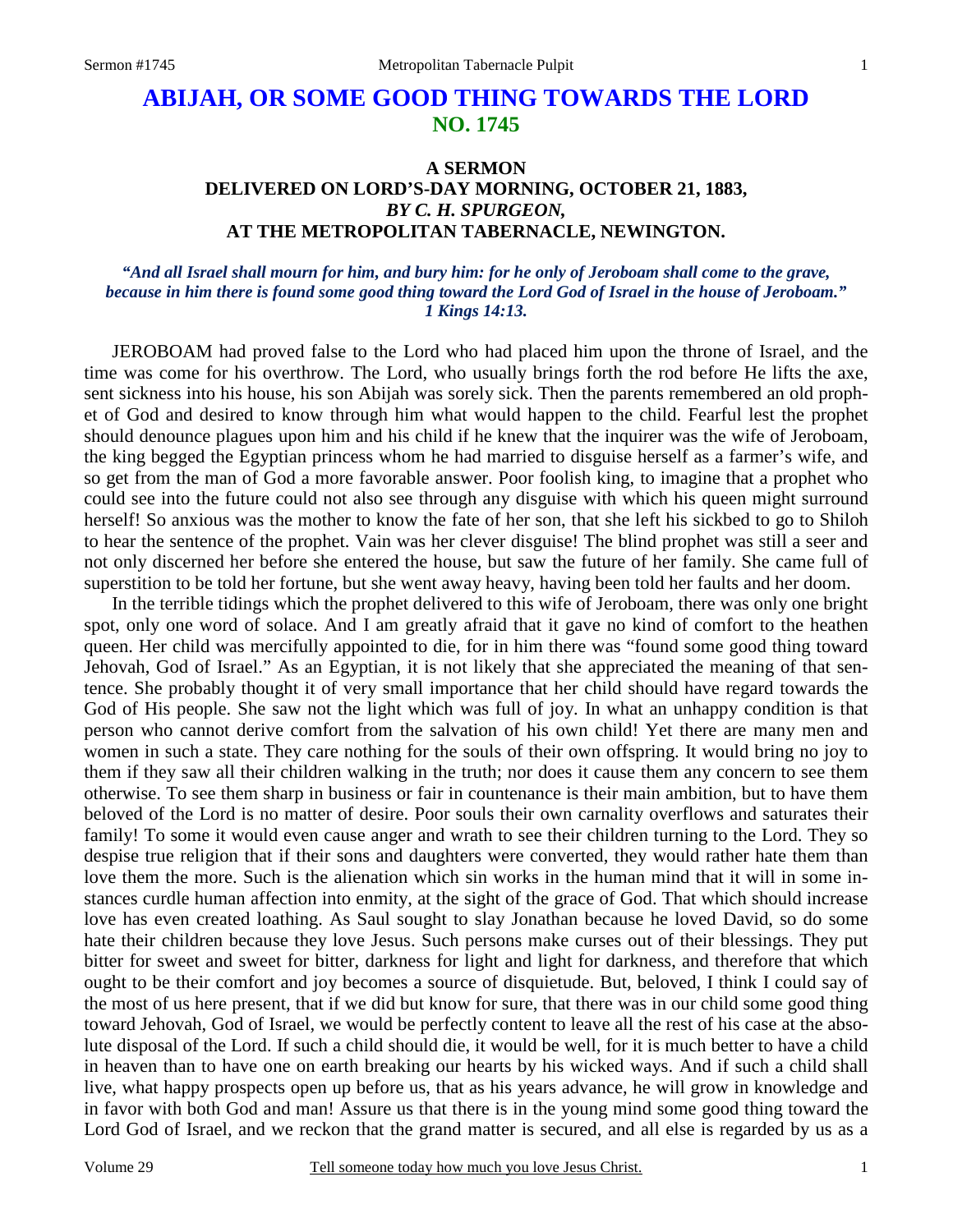mere matter of detail. We will bless the Lord, let Him send what He will to our children, so long as He has chosen them to be His own, and has put His fear in their hearts. This wretched wife of Jeroboam went her way in utter misery, for that sentence which would have been a sweet solace to us, had little or no charm for her. Oh the sinfulness of that heart which finds no comfort in the salvation of the soul of a dying child!

 This morning we are going to look into the little that we know of the young prince Abijah. We know nothing more of him than the text tells us. His name was a suitable one. A good name may belong to a very bad man, but in this case a gracious name was worthily worn. He called God his Father, and his name signifies that fact. "Ab," you know, is the word for "Father," and "Jah" is "Jehovah"—Jehovah was his father. I would not have mentioned the name had not his life made it true. Oh, you who bear good Bible names, see that you do not dishonor them!

**I.** I shall ask you first of all, to follow me in studying the character of this prince while I say, LET US HERE ADMIRE WHAT WE CANNOT PRECISELY DESCRIBE.

 And I mean, first, by that, that there was in this child, *"some good thing toward the Lord God of Israel.*" But what was it? Who shall define it? A boundless field for conjecture opens before us. We know there was in him *some* good thing, but what form that good thing took we do not know. Tradition has made assertions, but as these are mere inventions to fill up a gap, they are scarcely worth mentioning here. Our own reflections will, probably, be as near the mark as these improbable traditions. Perhaps the obscurity was intentional. We may learn much from the silence of Scripture. We are not told precisely what the good thing was, because any good thing towards the Lord is a sufficient sign of grace. Where there is some good thing towards the Lord God, every good thing is present in seed and essence. The "some good thing" which is so fully developed as to be seen and noted is an index of the presence of all the rest, since the grace of God is not divided, but is present as a whole. God's blessings come in groups, and if some good thing is apparent, all others which are really vital and essential are there. Though the child's *faith* is not mentioned, we are sure that he had faith in the living God, since without it nothing in him would have been good towards God, for "without faith it is impossible to please God." He was a child believer in Jehovah, the God of Israel. Perhaps his mother left him at his own request, to go to the Lord's prophet to inquire about him. Many false prophets were around the palace, his father might not have sent to Shiloh had not the boy pleaded for it. Abijah believed in the great invisible God who made the heavens and the earth, and he worshipped him in faith. I should not wonder, however, if in that child his *love* was more apparent than his faith, for converted children more usually talk of loving Christ than they do of trusting in Him. Not because faith is not in them, but because the emotion of love is more congenial to the child's nature than the more intellectual act of faith. The heart is large in a child, and therefore love becomes his most conspicuous fruit. I have no doubt this child showed an early affection towards the unseen Jehovah, and distaste for the idols of his father's court. Possibly he displayed a holy horror of the worship of God under the figure of a calf. Even a child would have intelligence enough to perceive that it must be wrong to liken the great and glorious God to a bull which has horns and hoofs. Perhaps the child's refined nature also started back from those base priests of the lowest of the land whom his father had raked together. We do not know exactly the form it took, but there it was, "some good thing" was in the child's heart towards Jehovah, God of Israel.

 Carefully note that it was not merely a good inclination which was in him, nor a good desire, but a really good, substantial virtue. There was in him a true and substantial existence of grace, and this is far more than a transient desire. What child is there that has not at some time or other, if it has been trained in the fear of God, felt a trembling of heart and desire towards God? Such goodness is as common as the early dew. But alas! It passes away quite as speedily. The young Abijah possessed something within him sufficiently real and substantial to be called a "good *thing."* The Spirit of God had worked a sure work upon him, and left within him a priceless jewel of grace. Let us admire this good thing, though we cannot precisely describe it.

 Let us admire, also, that this "some good thing" should have been in the child's heart, for *its entrance is unknown.* We cannot tell how grace entered the palace of Tirzah and gained this youthful heart.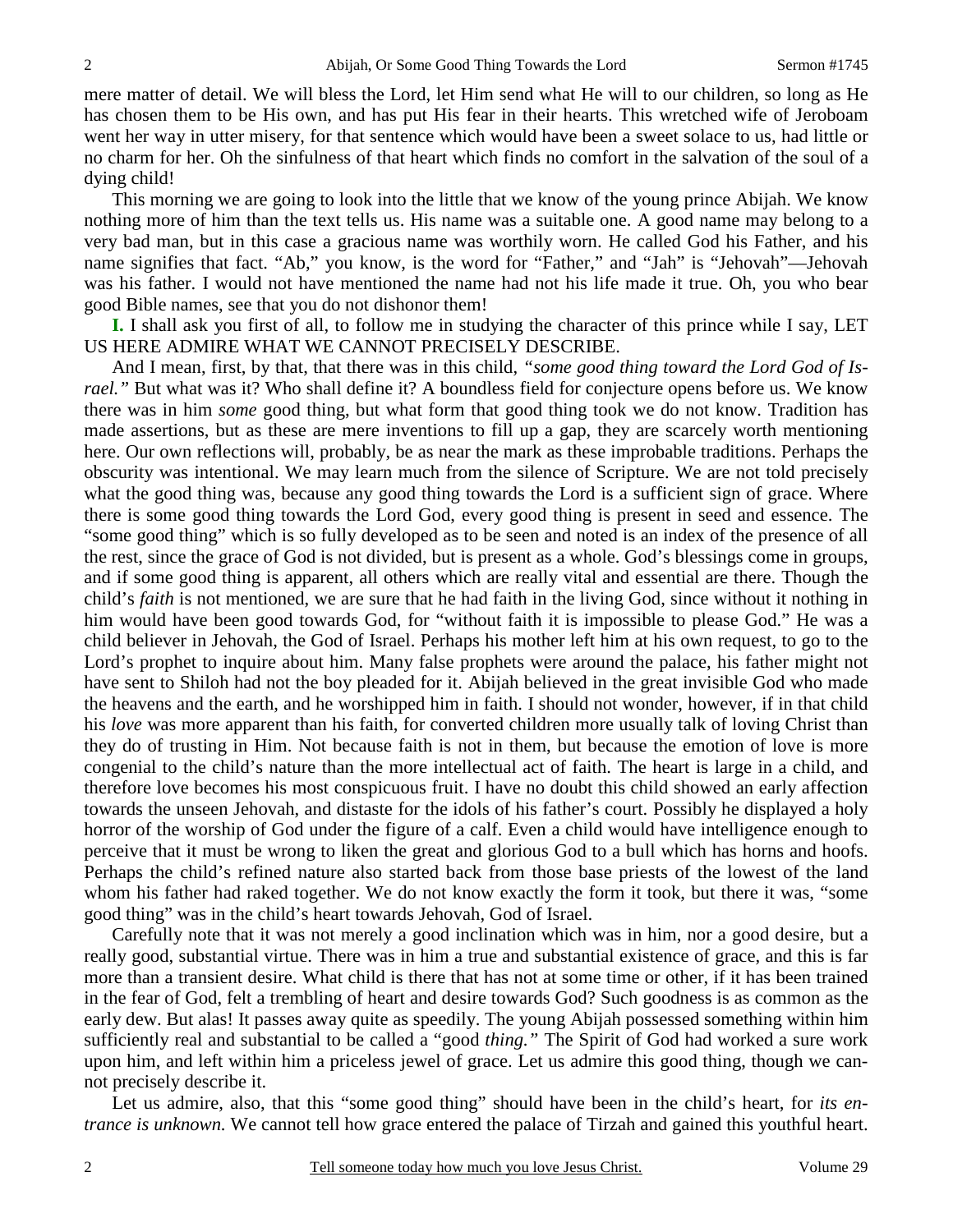God saw the good thing, for He sees the least good thing in any of us, since He has a quick eye to perceive anything that looks toward Himself. But how did this gracious work come to the child? We are not told and this silence is a lesson to us. It is not essential to us to know *how* a child receives grace. We need not be painfully anxious to know when, or where, or how a child is converted. It may even be impossible to tell, for the work may have been so gradual that day and hour cannot be known. Even those who are converted in riper years cannot all describe their conversion in detail, much less can we expect to map out the experience of children who have never gone into outward sin, but under the restraints of godly education have kept the commandments from their youth up, like the young man in the gospel narrative. How came this child to have this good thing in his heart? So far we know, we are sure that God placed it there, but by what means? The child, in all probability, did not hear the teaching of the prophets of God. He was never, like young Samuel, taken up to the house of the Lord. His mother was an idolatrous princess. His father was among the wickedest of men, and yet the grace of God reached their child. Did the Spirit of the Lord operate upon his heart through his own thoughts? Did he think over the matter, and did he come to the conclusion that God was God, and that He must not be worshipped as his father worshipped Him, under the image of a calf? Even a child might see this. Had some hymn to Jehovah been sung under the palace wall by some lone worshipper? Had the child seen his father on that day when he lifted up his hand against the prophet of Jehovah at the altar of Bethel, when suddenly his right hand withered at his side? Did the tears start from the boy's eyes when he saw his father thus paralyzed in the arm of his strength? And did he laugh for very joy of heart when by the prophet's prayer his father was restored? Did that great miracle of mercy cause him to love the God of Israel? Is it a mere fancy that this may have been so? A withered right hand in a father, and that father a king, is a thing a child is pretty sure to be told of. And if it is restored by prayer the wonder would naturally fill the palace and be spoken of by everybody, and the prince would hear of it. Or what if this little child had a godly nurse? What if some girl like her that waited upon Naaman's wife was the messenger of love to him? As she carried him to and fro, did his nurse sing him one of the songs of Zion, and tell him of Joseph and Samuel? Israel had not yet so long forsaken her God as to be without many a faithful follower of the God of Abraham, and by some one of these, sufficient knowledge was conveyed to the child to become the means of conveying the love of God to his soul. We may conjecture with considerable probability, but we may not pretend to be sure that it was so, nor is there any need that we should be. If the sun has risen it matters little when the day first dawned. Be it ours when we see in children some good thing to rest content with that truth, even if we cannot tell how it came there. God's electing love is never short of means to carry out its purpose. He can send His effectual grace into the heart of Jeroboam's family, and while the father is prostrate before his idols, the Lord can find a true worshipper for Himself in the king's own child. "Out of the mouths of babes and sucklings have You ordained strength because of Your enemies." Your footsteps are not always seen, O God of grace, but we have learned to adore You in Your work, even when we discern not Your way.

 This "good thing" is described to us in the text in a certain measure. *It was "a good thing towards Jehovah, the God of Israel."* The good thing looked towards the living God. In children there often will be found good things towards their parents, let these be cultivated—but these are not sufficient evidences of grace. In children there will sometimes be found good things towards amiability and moral excellence, let all good things be commended and fostered, but they are not sure fruits of grace. It is towards God that the good thing must be that saves the soul. Remember how we read in the New Testament of repentance towards God and of faith in our Lord Jesus Christ? The way the face of the good thing looks is a main point about it. There is life in a look. If a man is traveling away from God, every step he takes increases his distance from Him. But if his face is toward the Lord, he may be only capable of a child's tottering step, but yet he is moving nearer and nearer every moment. There was some good thing in this child *towards God,* and that is the most distinguishing mark of a truly good thing. The child had love, and there was in it love to Jehovah. He had faith, but it was faith in Jehovah. His religious fear was the fear of the living God. His childlike thoughts and desires, and prayers, and hymns went towards the true God. This is what we desire to see not only in children, but in adults. We wish to see their hearts turned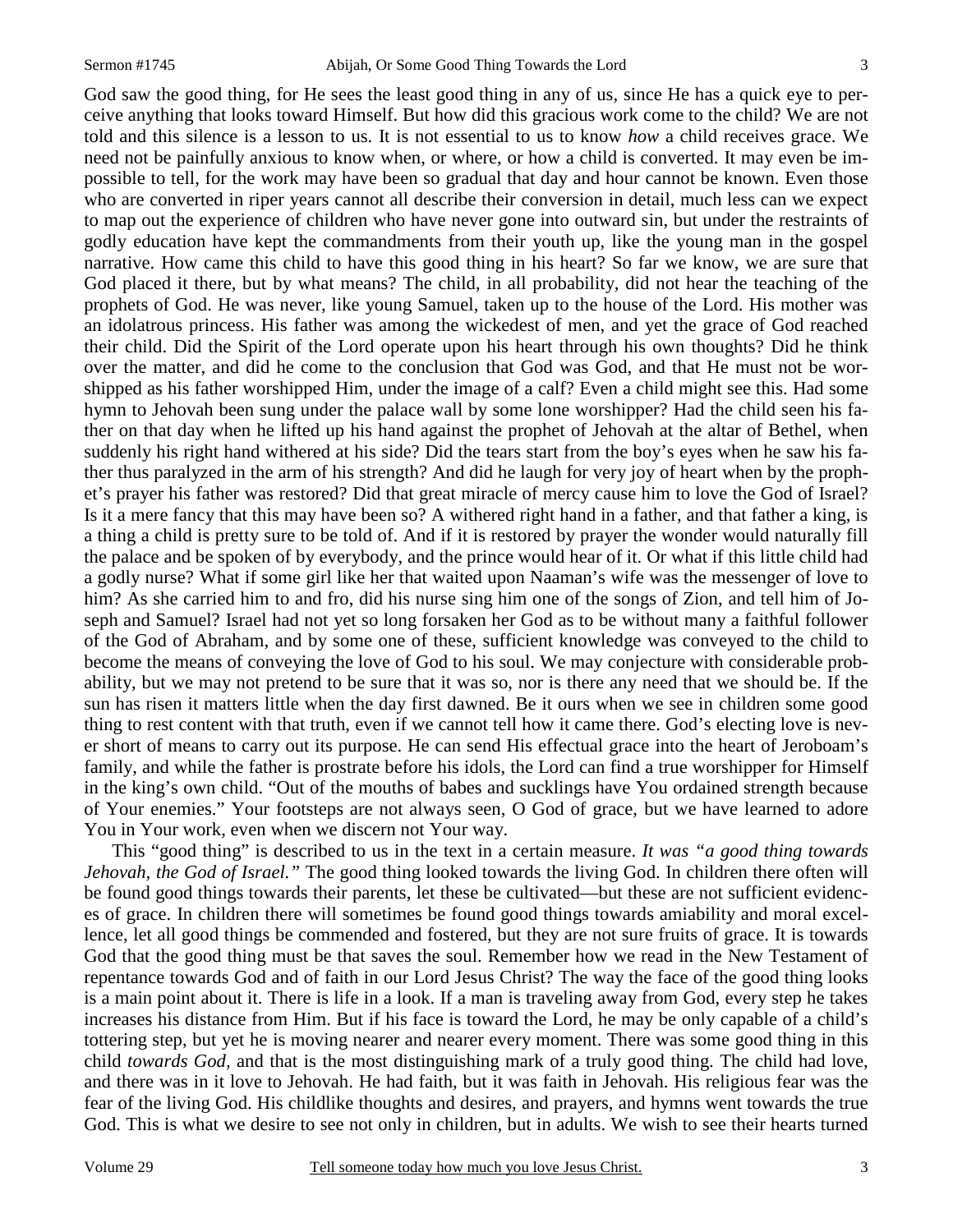to the Lord and their minds and wills moving towards the Most High. Strange that it should be wonderful for the creature man to look towards his Creator! And yet, it is so. Indeed there is no surer sign of a renewed heart than when a man exclaims, "I will arise and go to my Father."

 In this dear child that "good thing" worked *such an outward character that he became exceedingly well-beloved.* We are sure of that, because it is said, "All Israel shall mourn for him." He was probably the heir to his father's crown, and there were godly but grieved hearts in Israel that hoped to see times of reform when that youth should come to the throne. And perhaps even those who did not care about religion, yet somehow had marked the youth, and observed his going in and out before them, had said, "He is Israel's hope. There will be better days when that boy becomes a man." So when Abijah died, he alone of his entire race received both tears and a tomb. He died lamented, and was buried with respect, whereas all the rest of Jeroboam's house was devoured by dogs and vultures. It is a very blessed thing when there is such a good thing in our children that they come to be beloved in their little spheres. They have not all the range which this young prince enjoyed so as to secure universal admiration, but still the grace of God in a child is a very lovely thing, and it draws forth general approval. I do not know how it is with you, but youthful piety is a very touching thing to me. I see the grace of God in men and women with much thankfulness, but I cannot perceive it in children without shedding tears of delight. There is an exceeding beauty about these rosebuds of the Lord's garden. They have a fragrance which we find not in the fairest of earth's lilies. Love is won for the Lord Jesus in many a heart by these tiny arrows of the Lord, whose very smallness is a part of their power to penetrate the heart. The ungodly may not love the grace which is in children, but since they love the children in whom that grace is found, they are no longer able to speak against religion as they otherwise would have done. Yes more, the Holy Spirit uses these children for yet higher ends, and those who see them are often impressed with desires for better things. Once again, let us admire what we cannot precisely describe, for I have not ventured upon any precise description, but I have closely followed the words of the text.

*The piety of this young child was every way of the right kind.* It was inward and sincere, for the "good thing" that is spoken of was not found about him, but "in him." He did not wear the broad phylactery, but he had a meek and quiet spirit. He may not have been much of a speaker, else it might have been said "He has spoken good things concerning the God of Israel." He may have been a timid, retiring, almost silent boy, but the good thing was *"in* Him." And this is the kind of thing which we desire for every one of our friends, a work of grace *within*. The grand point is not to wear the garb, nor use the brogue of religion, but to possess the life of God *within,* and feel and think as Jesus would have done because of that inner life. Small is the value of external religion unless it is the outcome of a life within. True grace is not as a garment, to be put on and taken off, but it is an integral part of the person who possesses it. This child's piety was of the true, personal, inward kind, may all our children have some good thing *in* them!

 We are told by our text that this good thing "was found" in him. This means that it was discernible in him, discernible without much difficulty, for the expression "found" is used even when it does not imply any great search. Does not the Lord say, "I am found of them that sought Me not?" Zealous, child-like piety soon shows itself. A child is usually far less reticent than a man. The little lips are not frozen by cold prudence, but reveal the heart. Godliness in a child appears even upon the surface, so that persons who come into the house as visitors are surprised by the artless statements which betray the young Christian. There were many in Tirzah who could not help knowing that this child had in him some good thing towards Jehovah. They may not have cared to see it, they may have hoped that it would be crushed out of him by the example of the court around him, but still they knew that it was there, they had found it without difficulty.

 Still, the expression bears another shade of meaning, it implies that when God, the strict heartsearcher, who tries the reins of the children of men, visited this child, He found in him somewhat unto praise and glory, "some good thing" was discovered in him by those eyes which cannot be deceived. It is not all gold that glitters, but that which was in this child was genuine metal. Oh that the same may be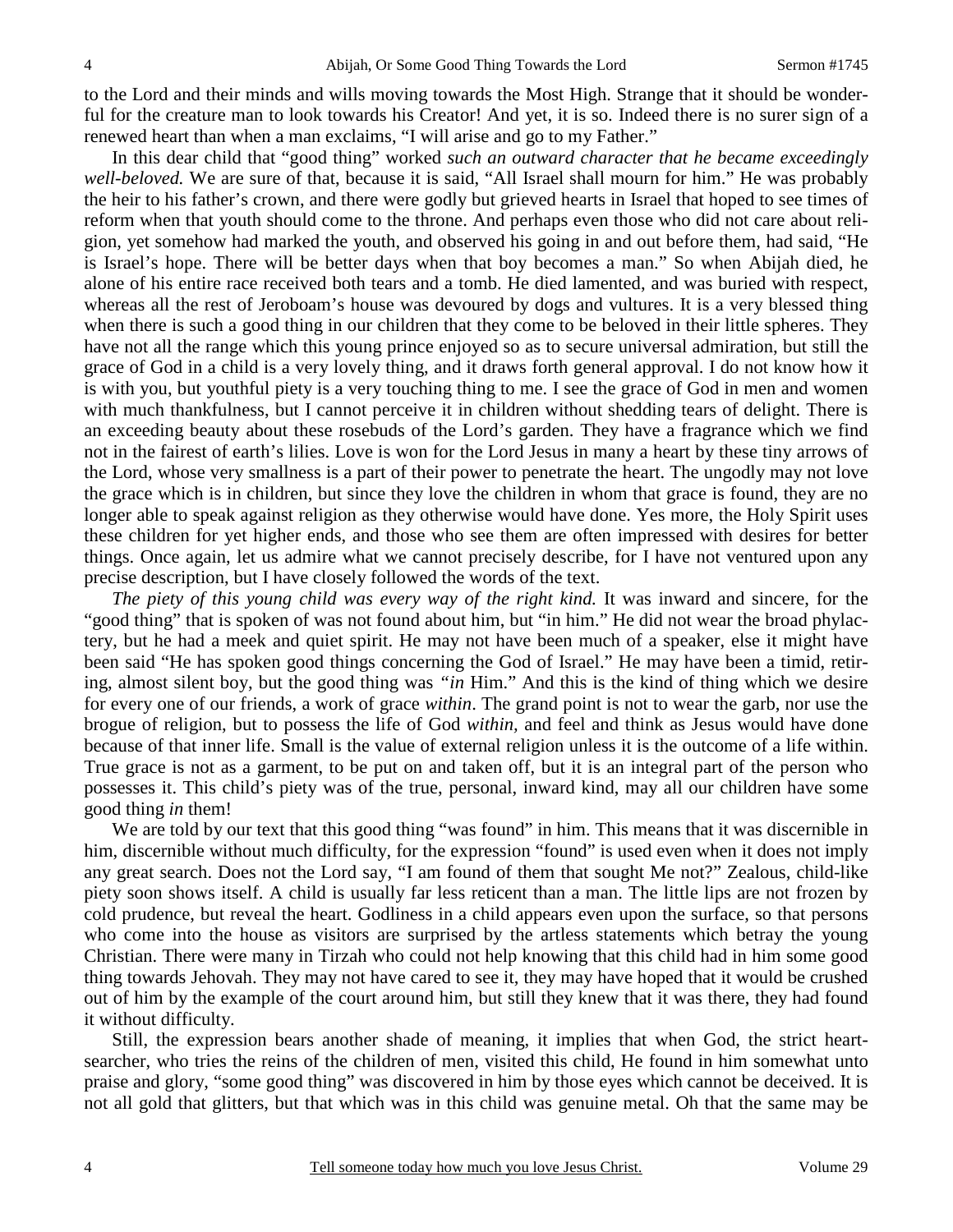true of each of us when we are tried as by fire! It may be that his father was angry with him for serving Jehovah, but whatever his trial may have been he came out of it unharmed.

 The expression suggests to me somewhat of the idea of surprise. How did this good thing get into the child? "In him there is *found* some good thing"—as when a man finds a treasure in a field. The farmer was thinking of nothing but his oxen, his acres, and his harvest, when all of a sudden his plow laid bare a hidden treasure. He found it where it was, but how it came to be there he could not tell. So in this child, so disadvantageously placed, to the surprise of everybody there was found some good thing toward the Lord God of Israel. His conversion, you see, is veiled in mystery. We are not told of the grace in his heart what it was, nor from where it came, nor what special actions it produced, but there it was, *found* where none expected it. I believe that this case is typical of many of the elect children whom God calls by His grace in the courts and alleys of London. You must not expect that you shall jot down their experience, and their feelings, and their lives and total them all up. You must not reckon to know specific dates and means, but you must take the child as we have to take Abijah, rejoicing to find in him a little wonder of grace with God's own seal upon him. The old prophet in the name of the Lord attested the young prince as a true-hearted follower of the Most High. And in like manner the Lord sets His attesting mark of grace on regenerated children, and we must be content to see it, even if some other things are lacking. Let us welcome with delight those works of the Holy Spirit which we cannot precisely describe.

**II.** Now, changing the line of our thought a little, I come to a second remark, in this case LET US HEARTILY PRIZE WHAT WE ARE TOO APT TO OVERLOOK.

 First, *let us heartily prize "some good thing" towards the Lord God of Israel whenever we perceive it.* All that is said of this case was that there was in him "some good thing." And this reads as if the divine work was as yet only a spark of grace, the beginning of spiritual life. There was nothing very striking in him, or it would have been more definitely mentioned. He was not a heroic follower of Jehovah, and his deeds of loyalty to God are not written, because by reason of his tender years he had neither power nor opportunity to do much which could be written. Inasmuch as we read that in him was "some good thing," it is implied that it was not a perfect thing, and that it was not attended with all the good things one might wish for. Many good things were missing, but "some good thing" was manifest, and therefore the child was accepted and by divine love rescued from a shameful death. Do you not think that there is a tendency with many Christian people when they are talking with inquirers to look for e*very* good thing in them, instead of looking for *some* good thing? Here is a person professing to be converted. He is evidently sincere and honest, and therefore he is very cautious not to say more than he feels, and this makes him say little, and that little, tremblingly. You ask him a question which everybody ought to be able to answer, but this nervous one fails to answer it, and therefore by a severe judgment it is thought that he is ignorant and unenlightened. Cold prudence decrees that a person who cannot answer such a question cannot be a child of God, and little allowance is made for timidity and flutter of mind. Suppose the inquirer could answer the question and a dozen others? Might he not still be a deceiver? Is it not sufficient for you that there is some good thing in him, even though he has no great stock of knowledge and very slender power of expression? Grace grows. The grain of mustard seed becomes a tree, the little leaven, leavens the whole lump. "Some good thing," will by-and-by breed every good thing. The life of God is sure to conquer the whole nature. And ought we not to be much more hopeful than we are, and at the same time more tender, more gentle, more considerate? Does God bid His prophet say that this child shall escape the judgment that was to come upon Jeroboam's family because there was some good thing in him? Ought we not to conclude that if we see some good thing in any towards God, towards His Christ, towards eternal things, it is a token to us not to condemn but to commend, not to judge with severity but to treat with kindness and care? I fear that in many a case, harshness has worked serious mischief to those who were with all their hearts coming to Jesus. That harshness may have been thought to be fidelity by him, who exercised it, and perhaps it was, but there is such a thing as mistaken fidelity, and faithfulness is not the only virtue needed by a soul-winner. I would not have you err, beloved brothers and sisters, when you are talking with seekers by whispering in their ears, "Peace, peace," when there is no peace, but on the other hand, I would not have you sin against the child by a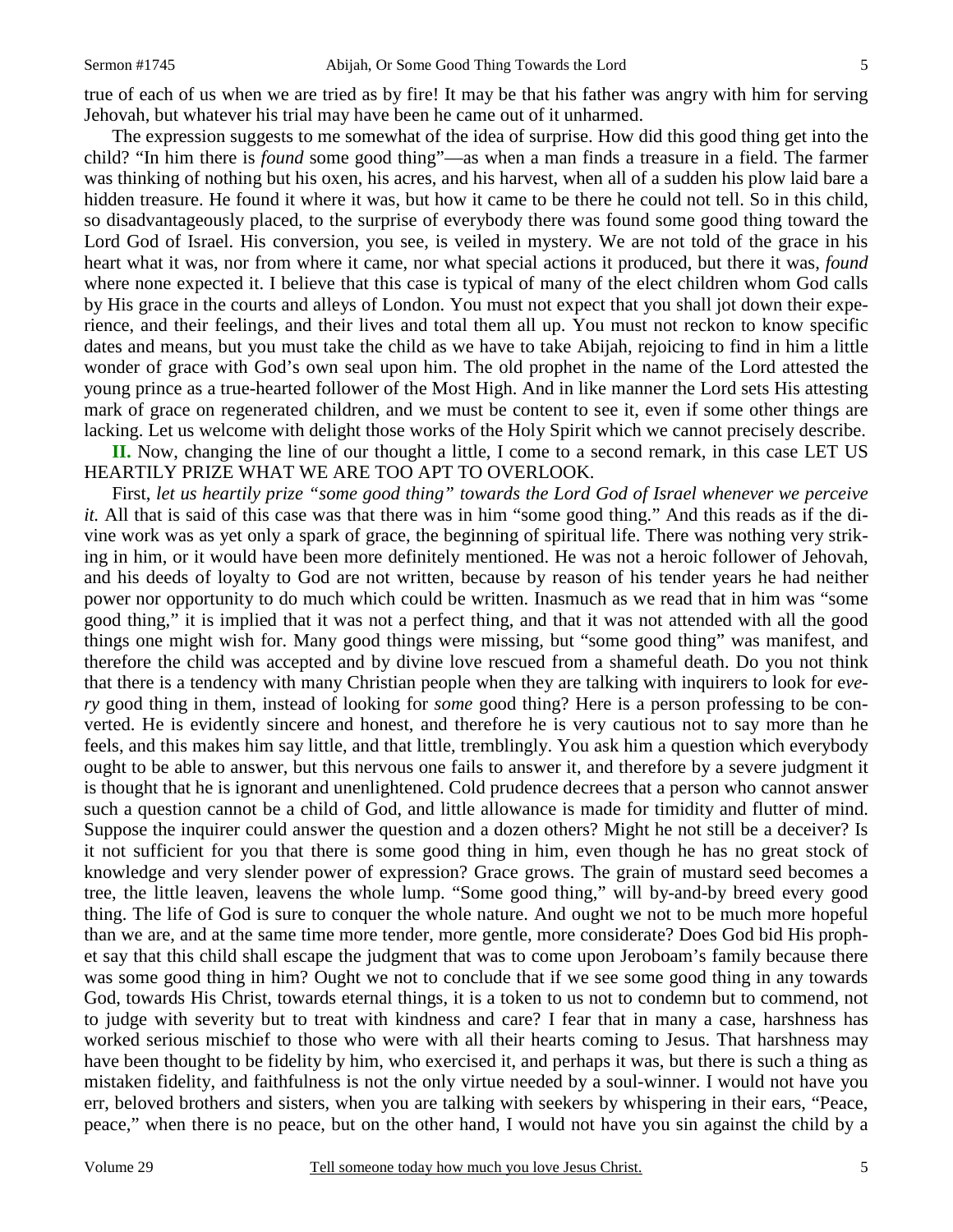hard, suspicious manner, and by demanding more of a youthful heart than the Lord Jesus would have looked for. There is a happy medium, may God help us to follow it—hoping but not flattering, examining with care but not chilling with suspicion. Again I say, let us prize anything we see of Christ, anything we see of the Spirit's work in anyone who comes before us, being satisfied that all is well so long as we can see "some good thing toward the Lord God of Israel."

 Further, I am afraid we are too apt to overlook *"some good thing" in a child.* "Oh, he is only a child!" Pray, what are you? You are a man? Well, I suppose that a man is a child who has grown older, and has lost many of his best points of character. A child is at no disadvantage in the things of God from being a child, for "of such are the kingdom of heaven." Men have to grow back into children before they enter the kingdom at all. If there is some good thing, it ought not to be doubted and thought to be questionable because it is in a child, for in Holy Scripture it is very common to find good things in children. Do we not find some good things in Joseph while he was still a youth? In Samuel, with whom God spoke while he was yet a young child? In David, who, as a boy, slew the giant Goliath? In Obadiah, the governor of the house of Ahab, who said to Elijah, "I your servant fear the Lord from my youth"? In King Josiah who worked so great a reformation in Judah? In young Timothy who knew the Scriptures from his youth? Was there not, also, early piety in John, of whom Jerome says that one reason why our Lord loved John better than the other apostles was because he was younger than the rest. I am not sure of that, but there is a peculiar child-likeness about John which might well attract the closest fellowship of the Holy Child Jesus. Do not, therefore, be surprised to find grace in children, but look for it eagerly. Why should we not have Samuels and Timothys among us? Do not let us trample pearls under our feet by refusing to see the Lord's work of grace in children. Watch for grace in them as sentinels watch for the first gleams of the morning. I say watch for it more than they that watch for the morning.

 Another thing we are apt to overlook, and that is, *"some good thing" in a bad house.* This was the most wonderful thing of all, that there should be a gracious child in Jeroboam's palace. The mother usually sways the house, but the queen was a princess of Egypt and an idolater. A father has great influence, but in this case Jeroboam sinned and made Israel to sin. It strikes me as a wonder that he should make Israel sin but could not make his child sin. All the land feels the pestilent influence of Jeroboam, and yet, close at his feet, there is a bright spot which sovereign grace has kept from the plague. His first-born child, who naturally would imitate his father, is the very reverse of him—there is found in Jeroboam's heir "some good thing toward Jehovah, God of Israel." In such a place we do not look for grace and are apt to pass it by. If you go to the courts of our great cities, which are anything but palatial, you will see that they swarm with the children of the poor, and you hardly expect to see grace where sin evidently abounds. In the fever-dens and pestilent alleys of the great city, you hear blasphemy and see drunkenness on all sides, but do not therefore conclude that no child of God is there. Do not say within yourself, "The electing love of God has never pitched upon any of these." How do you know? One of those poor little ragged children playing on a dust heap may have found Christ in the Ragged School, and may be destined to a place at Christ's right hand. Precious is that gem, though cast amidst these pebbles. Bright is that diamond, though it is upon a dunghill. If in the child there is "some good thing toward the Lord God of Israel," he is none the less to be valued because his father is a thief and his mother is a drunk. Never despise the most ragged child. A clergyman in Ireland, ministering to a little Protestant congregation, noticed for several Sundays, standing in the aisle near the door, a very ragged boy who listened to the sermon most eagerly. He wished to know who the boy was, but he always vanished as soon as the sermon was over. He asked a friend or two to watch, but somehow the boy always escaped, and could not be discovered. It came to pass one Sunday that the minister preached a sermon from this text, "His own right hand and His holy arm has gotten Him the victory," and after that time he missed the boy altogether. Six weeks elapsed and the child did not come any more, but a man appeared from the hills, and begged the minister to come and see his boy, who was dying. He lived in a miserable hovel up in the mountains. A six-mile walk in the rain, through bogs and over hills, and the minister came to the door of the hut. As he entered, the poor lad was sitting up in bed, and as soon as he caught sight of the preacher, he waved his arm and cried out, "His own right hand and His holy arm have gotten Him the victory."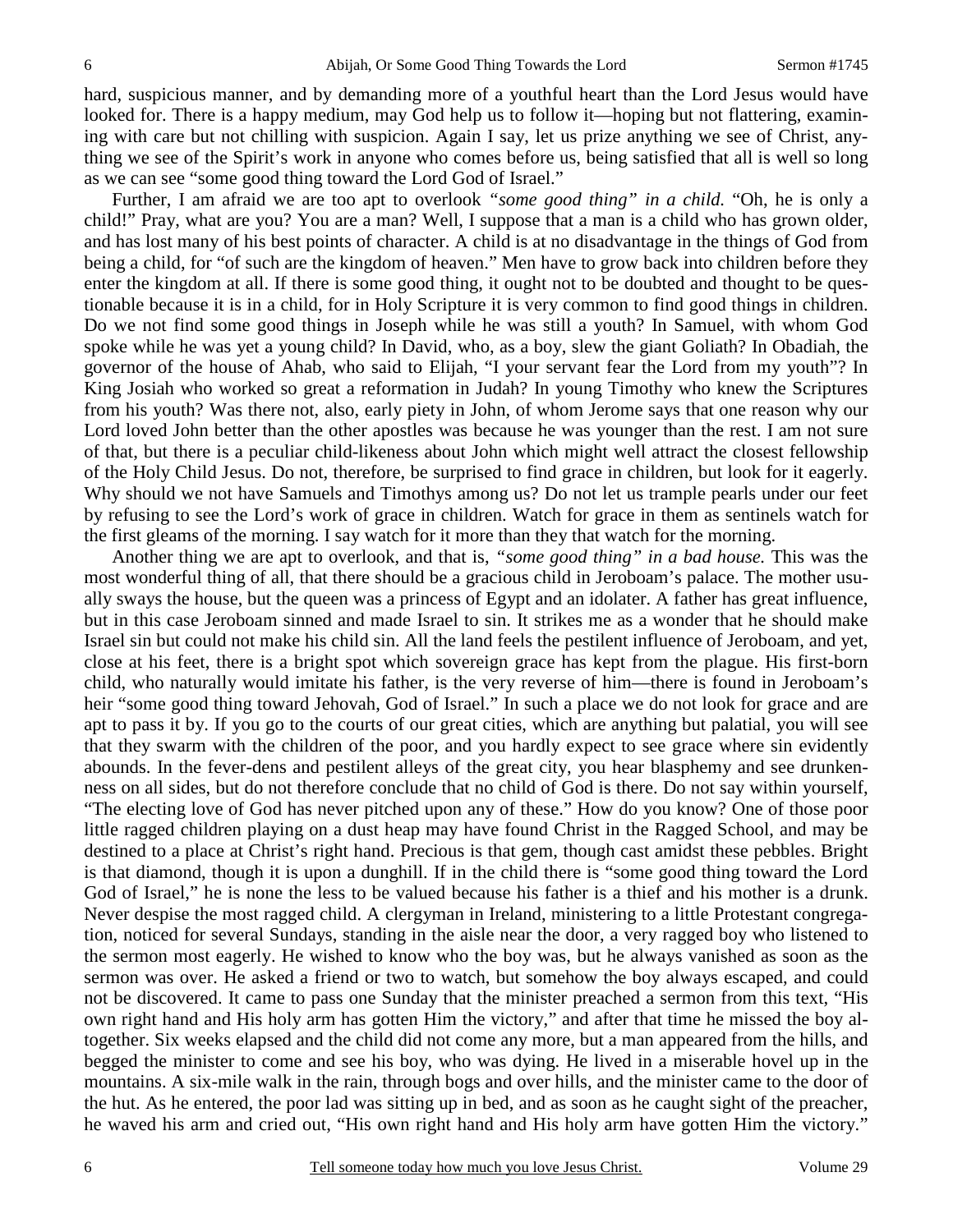That was his closing speech on earth, his dying shout of triumph. Who knows, but in many and many a case the Lord's right hand and holy arm have gotten Him the victory, despite the poverty and the sin and the ignorance that may have surrounded the young convert? Let us not therefore despise grace wherever it is, but heartily prize what we are apt to overlook!

**III.** Lastly, LET US CAREFULLY CONSIDER WHAT WE CANNOT FULLY UNDERSTAND. I want you first to consider the very singular fact which you cannot understand, *that holy children should be often placed in ungodly families.* God's providence has arranged it so, yet the consequences are painful to the young believer. You would think that if God loved a child, He would not allow it to be born in Jeroboam's court, and that He would not send His own chosen down into a back slum to be surrounded by everything that will grieve its tender heart. And yet God does send His dear children into such places. Why is this?

Well first they are God's protest against sin where no other protest would be heard—a tender touching message from God to let the ungodly know that there is something better than the sin in which they wallow. Holy children are as angels amid demons, by their innocence rebuking sin. Does not God send children there also to make a display of His divine grace that we may see that He chooses whom He wills, and takes one of a family according to His good pleasure? Does He not also show us that He can keep grace alive in the most unlikely places where all things war against the soul? The grace of God can live where you and I would die. The life of grace can continue under conditions which threaten death. Some of the brightest and most gracious people have been found where there was nothing to keep them, but everything to hinder them. Does not the Lord permit this to show what His grace can do? And is it not intended to be an encouragement to each of us to be faithful? For if this dear child could be faithful to God with such a father and mother, and in such a court, ought you and I to be afraid? Oh, you big man, let a child shame you—you were afraid to speak out before your work mates the other day! What a coward you must be, when this child displayed his love to the Lord God of Israel where all opposed!

 Is it not remarkable how God distributes His people as we scatter salt? He sets one of them down in each den of evil. Saul the king is a great rebel against God, but close at his side is Jonathan, thus the sweetest flower that ever bloomed is found growing near the roughest bramble that could be found. What a sty of filthiness was the court or Ahab! And yet he had for his chamberlain Obadiah, who hid the servants of God by fifties in a cave, and fed them from Jezebel's table. Nebuchadnezzar must not be left without three holy champions who can go into the fire for God. Look at Belshazzar drinking wine out of the cups of the sanctuary, and yet a Daniel is employed in his court. Even in the court of Ahasuerus, Esther is placed to confront that wicked Haman. Oh, I think there is never an Uz without a Job, or a Chaldea without an Abraham, or a Sodom without a Lot, or an Egypt without a Moses, or a house of Eli that has gone astray without some little Samuel sent of God to bear His protest. Think over the ways of God to man and admire what you cannot understand.

 The next thing that we cannot understand is this, *that God's dear little children who love Him should often be called to suffer.* We say, "Well, if it were my child, I should heal him and ease his sufferings at once." Yet the Almighty Father allows His dear ones to be afflicted. The godly child of Jeroboam lies sick, and yet his wicked father is not sick, and his mother is not sick. We could almost wish they were that they might do less evil. Only one godly one is in the family, and he lies sick! Why was it so? Why is it so in other cases? You shall see a gracious child a cripple, you shall see a heavenly-minded girl a consumptive; you shall often see the heavy hand of God resting where His eternal love has fixed its choice. There is a meaning in all this, and we know somewhat of it, but if we knew nothing, we would believe all the same in the goodness of the Lord. Jeroboam's son was like the fig of the sycamore tree, which does not ripen till it is bruised; by his sickness he was speedily ripened for glory. Besides, it was for his father's good and his mother's good that he was sick, if they had been willing to learn from the sorrow, it might have greatly blessed them. It did drive them to the prophet of God. Oh, that it had driven them to God Himself! A sick child has led many a blinded parent to the Savior, and eyes have thereby been opened.